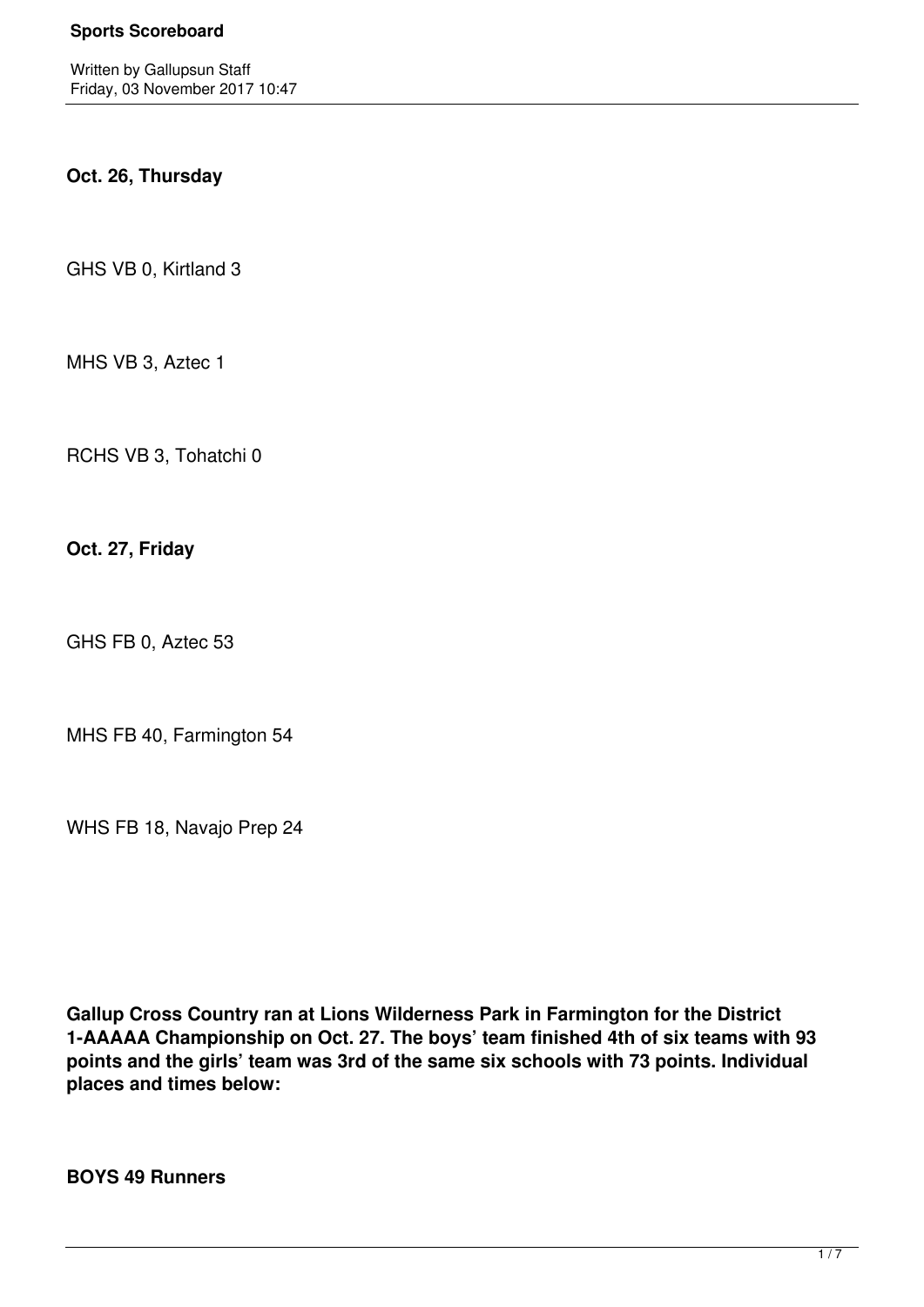Written by Gallupsun Staff Friday, 03 November 2017 10:47

**7 Demetri Begay, 17:51.9**

**15 Shawn McCraith, 18:37.8**

**22 Angel Begaye, 18:51.6**

**24 Joaquin Ortega, 19:02.4**

**25 Cameron Benally, 19:02.8**

**28 Brandon James, 19:33.3**

**29 Thomas Eriacho, 19:39.5**

**30 Wacey Begay, 19:49.7**

**34 Ilijah Lester, 20:05.0**

**GIRLS 49 Runners**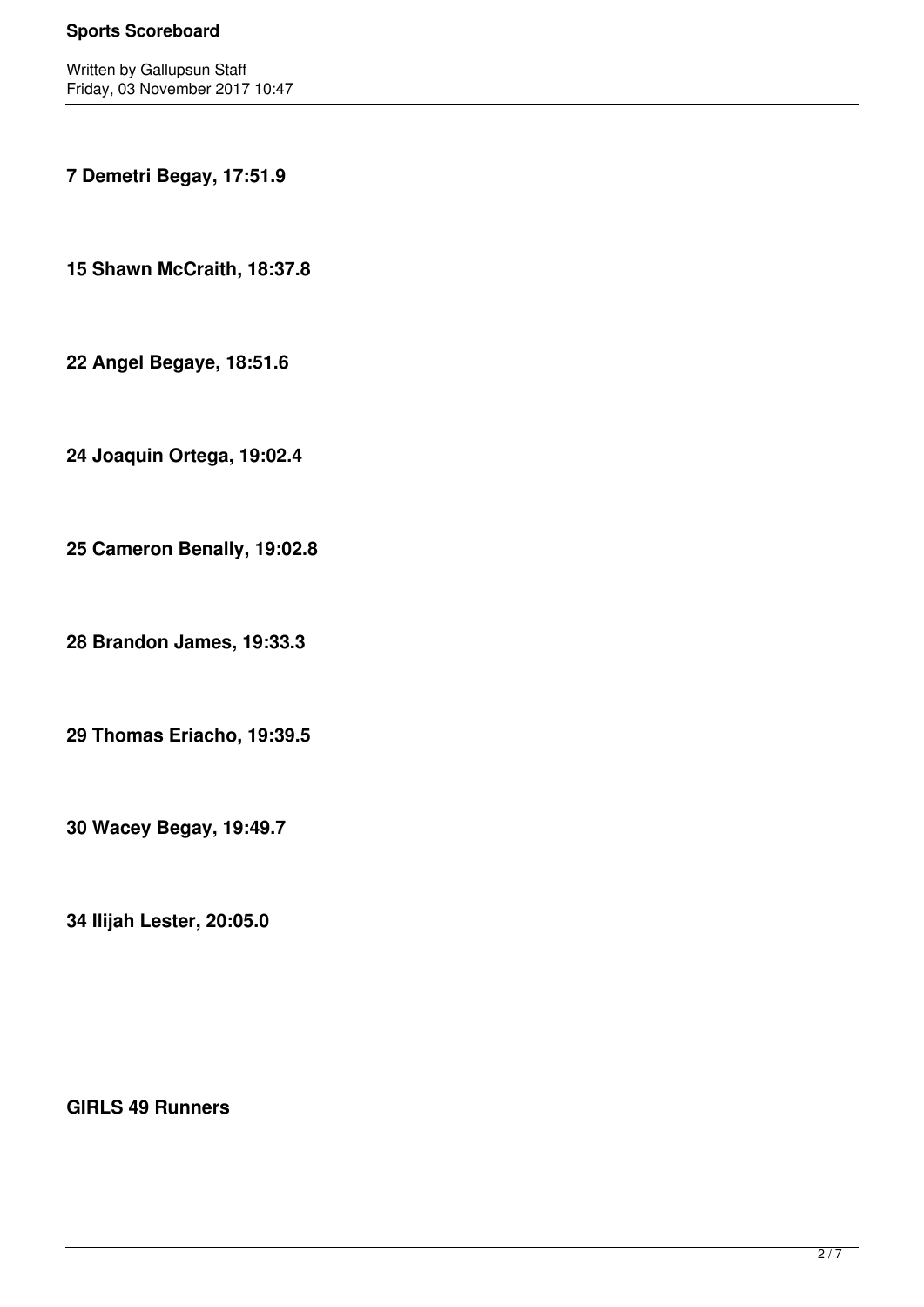Written by Gallupsun Staff Friday, 03 November 2017 10:47

### **1 Jessica Ramirez, 20:25.5**

**8 Celine Nez, 22:26.3**

**11 Bailey Tom, 22:53.5**

**29 Vanessa Gorman, 24:53.8**

**32 Hunter Livingston, 25:24.9**

**38 Cheyenne John, 26:08.2**

**41 Katelyn Thompson, 26:40.7**

**44 Cearra Williams, 27:52.9**

**45 MiKaela McCraith, 29:20.0**

**Miyamura Cross Country ran at Lions Wilderness Park in Farmington for the District 1-AAAAA Championship on Oct 27. The boys' team finished 3rd of six teams with 62 points and the girls' team was 2nd of the same six schools with 54 points. Individual places and times below:**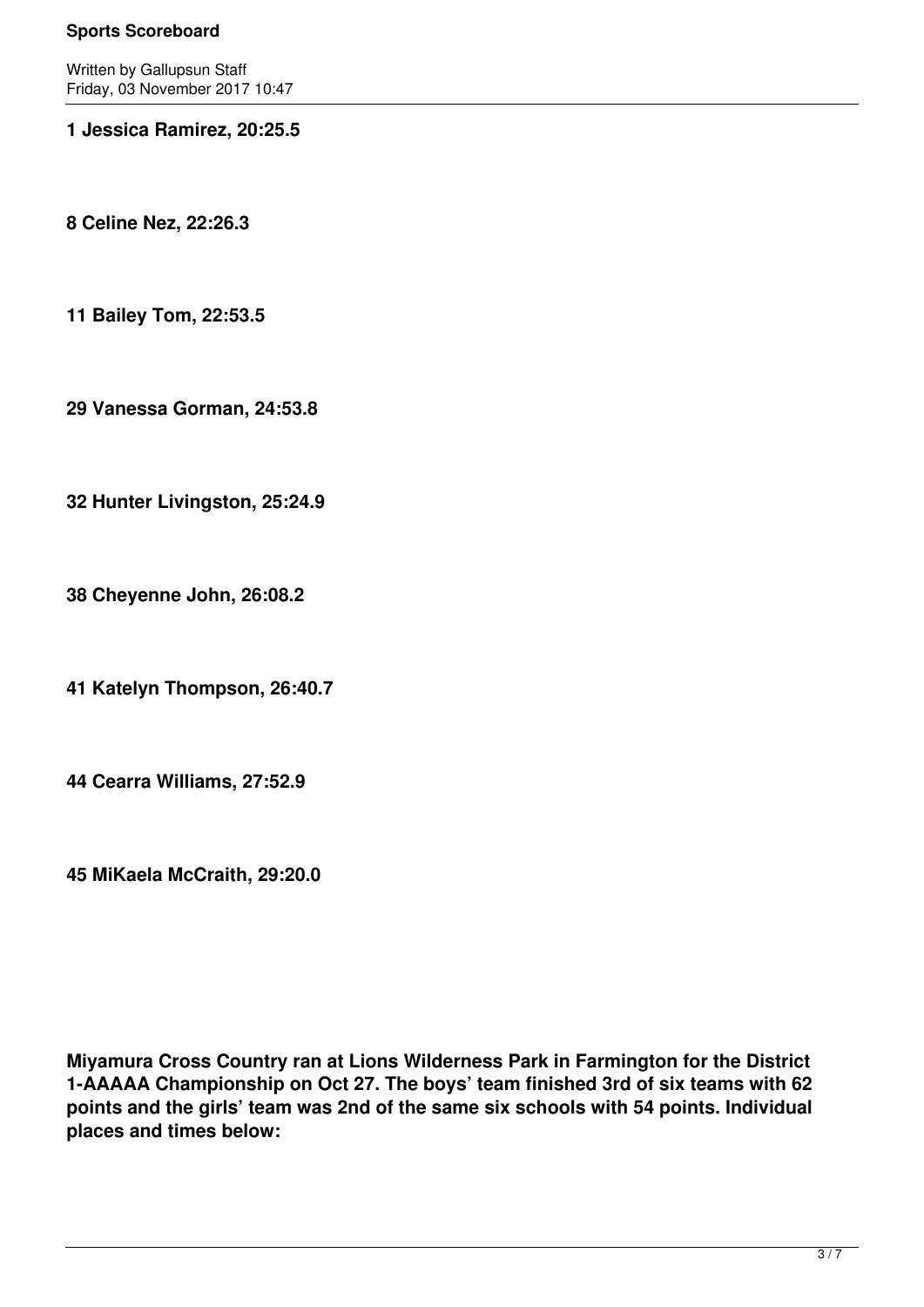Written by Gallupsun Staff Friday, 03 November 2017 10:47

## **BOYS 49 Runners**

**2 Ty McCray, 16:56.3**

**12 Elijah Begay, 18:12.5**

**13 Rylie Watson, 18:23.6**

**14 Tyan Benson, 18:31.6**

**21 Jairyn Jones, 18:50.5**

**38 Shayton Brown, 20:39.02**

**43 Jarrett Benally, 22:01.0**

**48 Joshua Naljahih, 22:57.5**

**49 Jermayne Chee, 23:05.02**

## **GIRLS 49 Runners**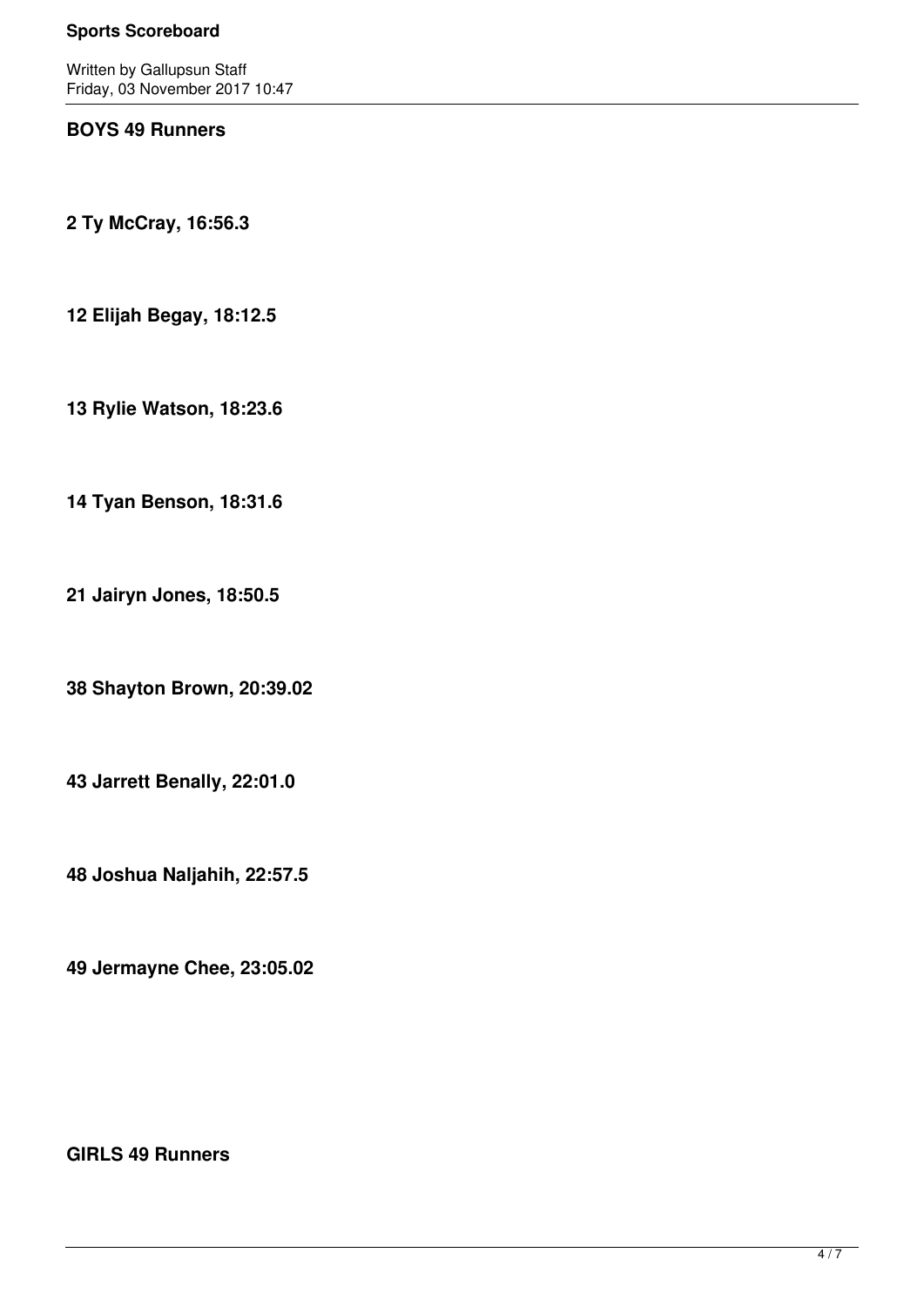Written by Gallupsun Staff Friday, 03 November 2017 10:47

**2 Ashley Thomas, 20:48.5**

**3 Kaleia Vicenti, 21:14.6**

**12 Lauryn Thomas, 22:54.3**

**18 Melonie Houston, 23:35.7**

**19 Tanya Toleno, 23:38.4**

**30 Autumn Enote, 25:14.4**

**35 Haili Gilmore, 26:01.8**

**39 Cotillion Bitsilly, 26:22.8**

**43 Hannah Naljahih, 26:48.9**

**Rehoboth Christian Cross Country hosted the 1-AAA District Championship on Oct. 27. The boys' team was 3rd of the four schools competing with 73 points and the girls' team was 2nd of the same four schools with 37 points. \*\*Special mention is given to the Lady Lynx runners, whose first three runners were eighth-graders and their fourth was only a**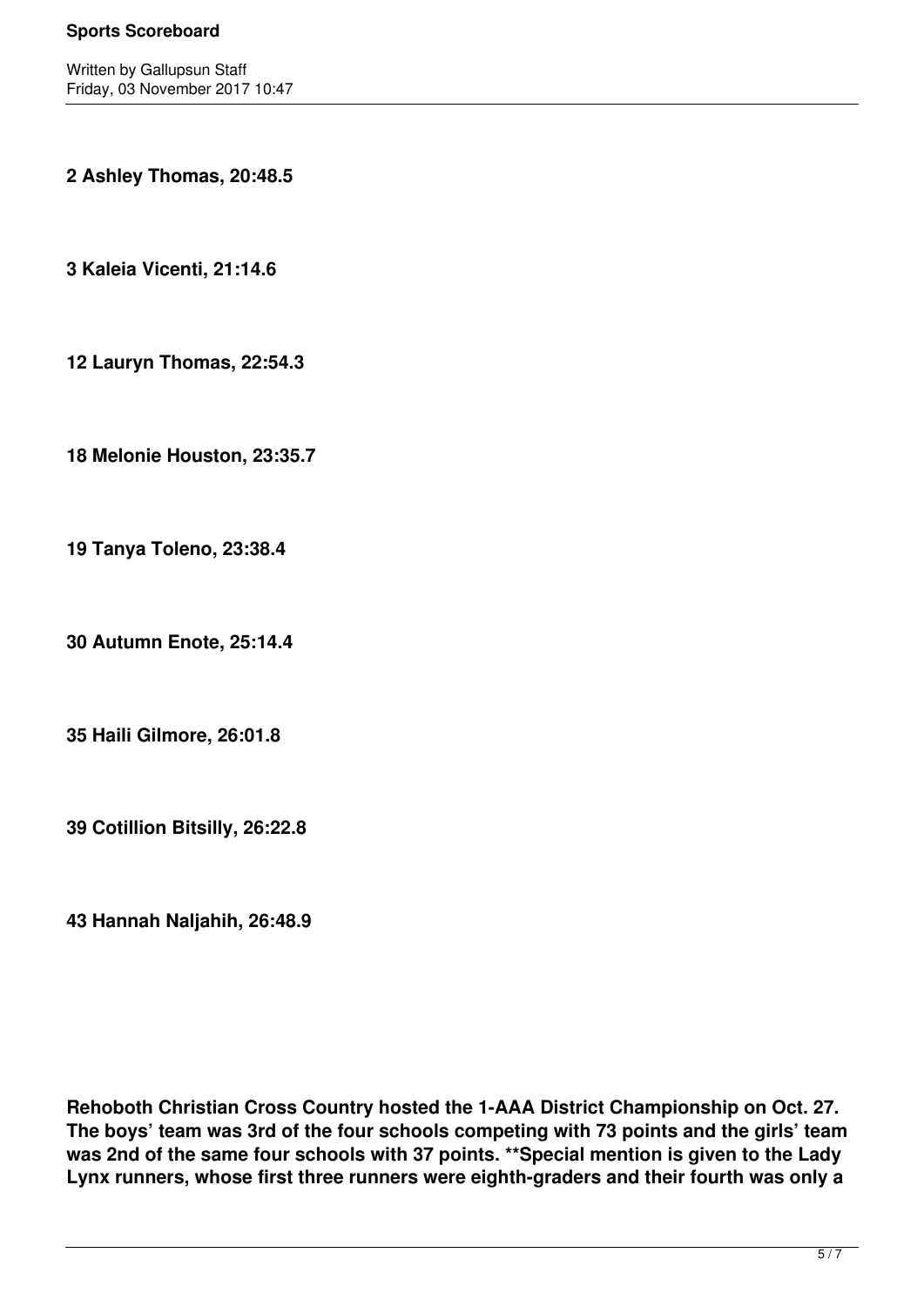Written by Gallupsun Staff Friday, 03 November 2017 10:47

**high school freshman. Of the nine runners in that division, none were seniors which bodes well for the next school year. Individual places and times below:**

**GIRLS 39 Runners**

**1 Anna Huizinga, 21:10**

**2, Elise DeMel, 21:22**

**8 Nina Bitsilly, 23:16**

**9 Melanie Bitsilly, 23:19**

**18 Emerald Toddy, 24:50**

**21 Ambria Hubbard, 25:17**

**25 Rachel Martin, 25:54**

**28 Josie Ippel, 26:36**

**32 Tori Livingston, 28:01**